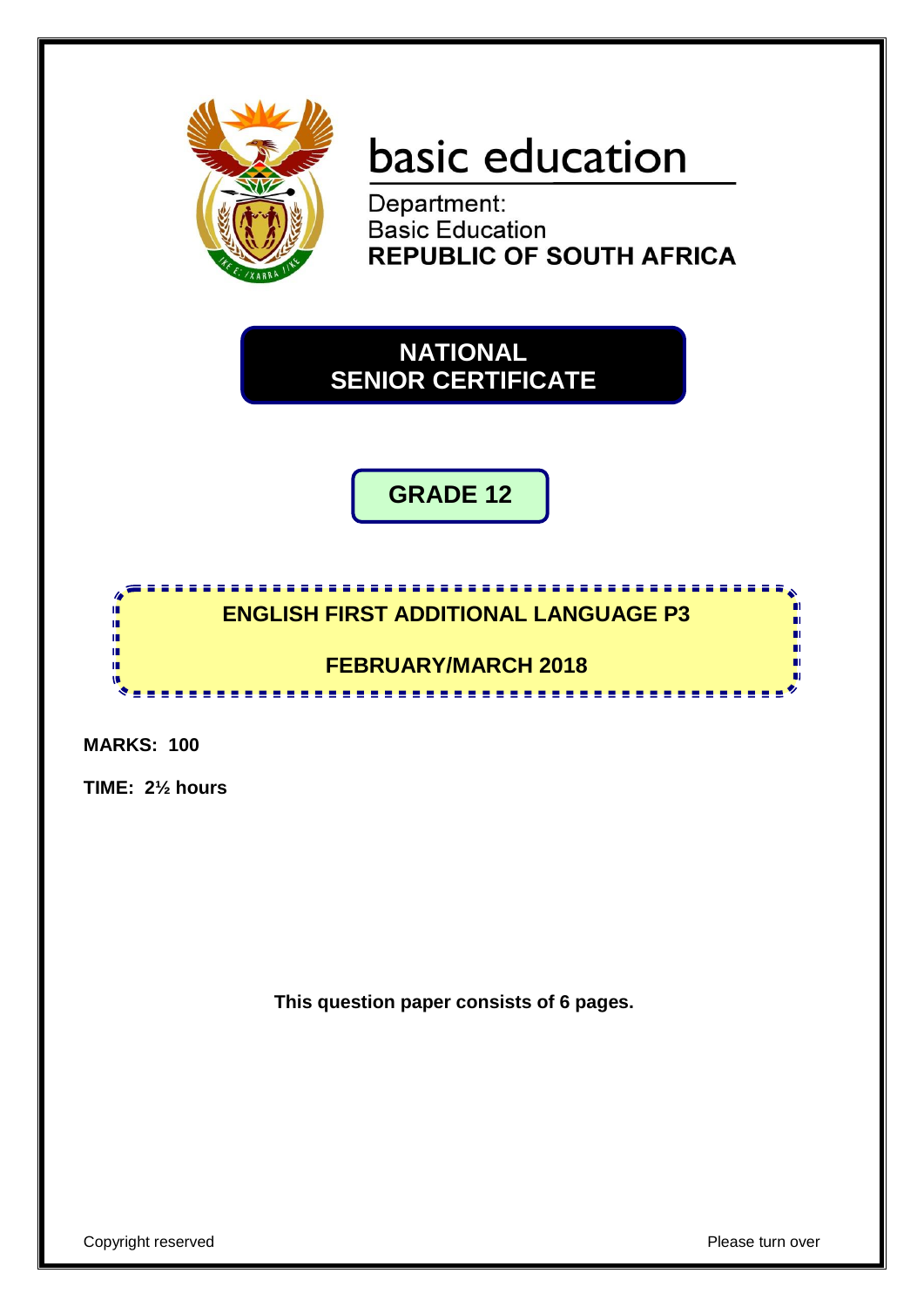## **INSTRUCTIONS AND INFORMATION**

1. This question paper consists of THREE SECTIONS:

SECTION A: Essay (50) SECTION B: Longer Transactional Text (30) SECTION C: Shorter Transactional Text (20)

- 2. Answer ONE question from EACH section.
- 3. Write in the language in which you are being assessed.
- 4. Start EACH section on a NEW page.
- 5. You must plan (e.g. using a mind map/diagram/flow chart/key words), edit and proofread your work. The plan must appear BEFORE each text.
- 6. All planning must be clearly indicated as such. It is advisable to draw a line through all planning.
- 7. You are strongly advised to spend approximately:
	- 80 minutes on SECTION A
	- 40 minutes on SECTION B
	- 30 minutes on SECTION C
- 8. Number the answers correctly according to the numbering system used in this question paper.
- 9. Give each response a suitable title/heading.
- 10 Do NOT consider the title/heading when doing a word count.
- 11. Write neatly and legibly.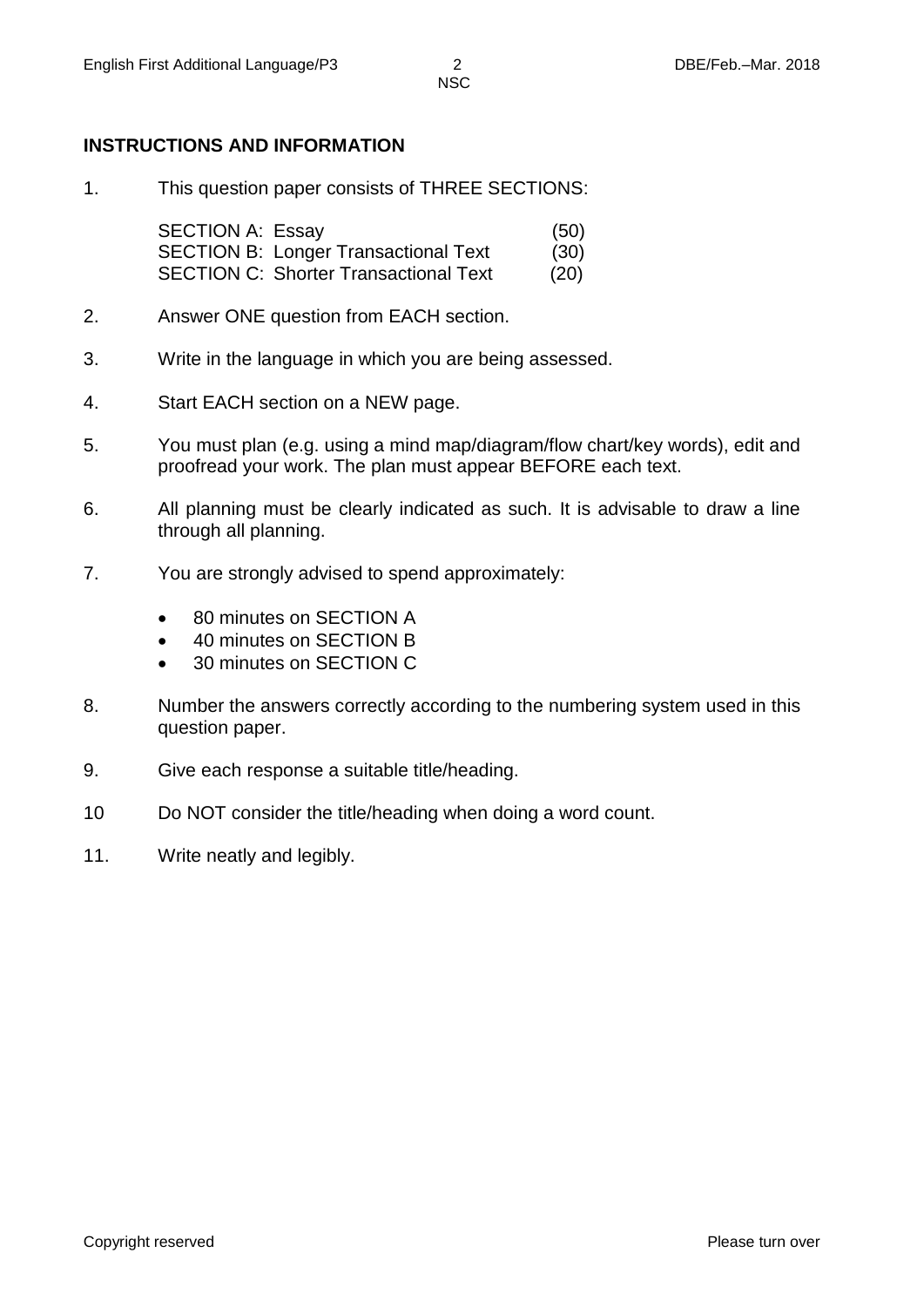NSC

#### **SECTION A: ESSAY**

#### **QUESTION 1**

- Write an essay of between 250 and 300 words in length on ONE of the following topics.
- Write down the NUMBER and TITLE of the essay you have chosen correctly, for example 1.1 An escape.
- Give your own title if your choice is QUESTION 1.7.1 OR 1.7.2.
- Spend approximately 80 minutes on this section.

| 1.1 | An escape                                                                    | $[50]$ |
|-----|------------------------------------------------------------------------------|--------|
| 1.2 | We have been friends since Grade 1.                                          | [50]   |
| 1.3 | The home in which I grew up                                                  | $[50]$ |
| 1.4 | 'Life is really simple, but we insist on making it complicated.' – Confucius |        |
|     | Discuss this statement.                                                      | $[50]$ |
| 1.5 | We are responsible for what future generations will inherit from us.         | [50]   |
| 1.6 | Freedom of speech is both a right and a responsibility.                      |        |
|     | Do you agree?                                                                | [50]   |

- 1.7 Choose ONE of the pictures below and write an essay on a topic that comes to mind. Write the question number (1.7.1 OR 1.7.2) and give your essay a suitable title.
	- **NOTE:** There must be a clear link between your essay and the picture you have chosen.
	- 1.7.1

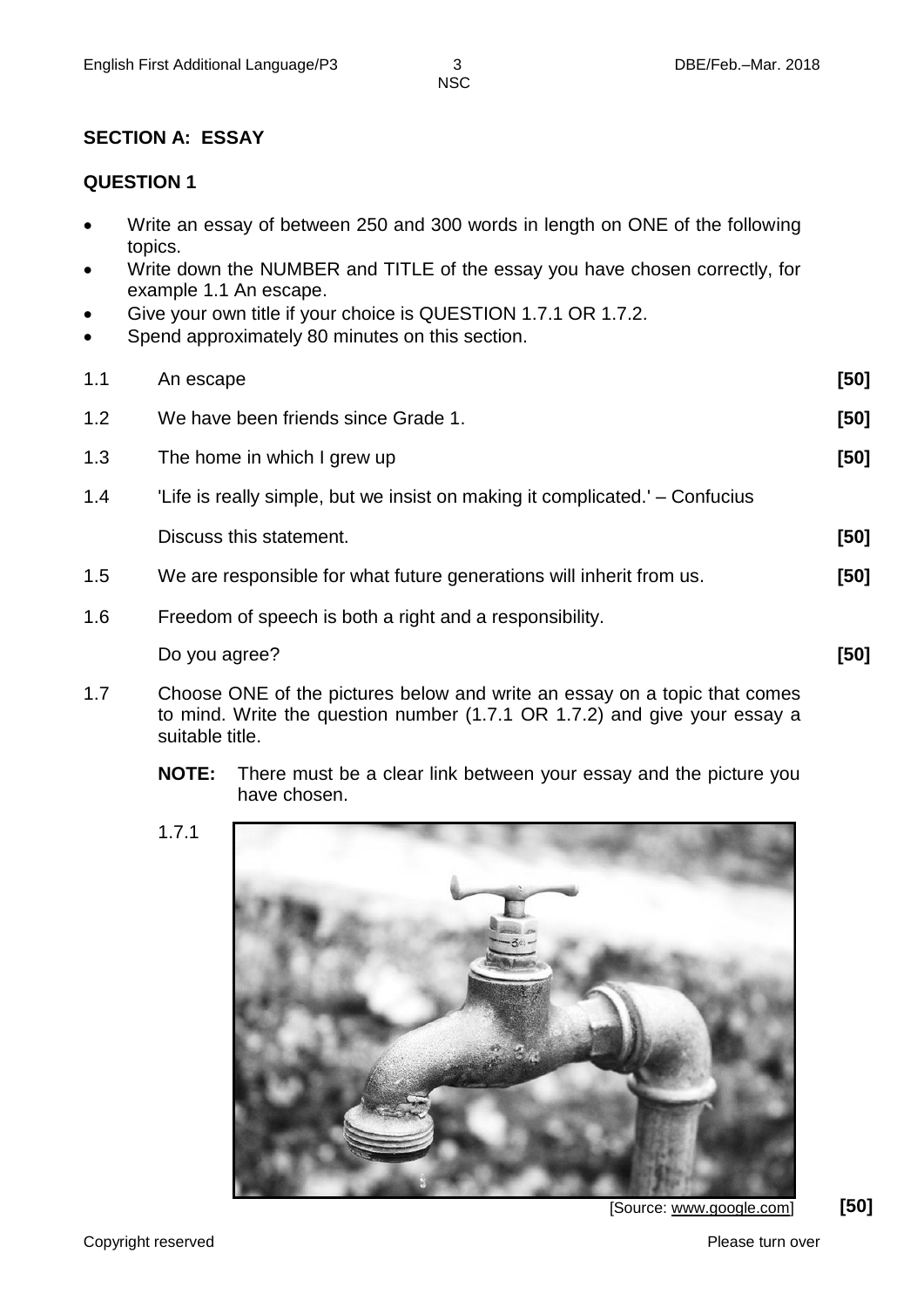1.7.2



- [Source: www.dreamstime.com] **[50]**
	- **TOTAL SECTION A: 50**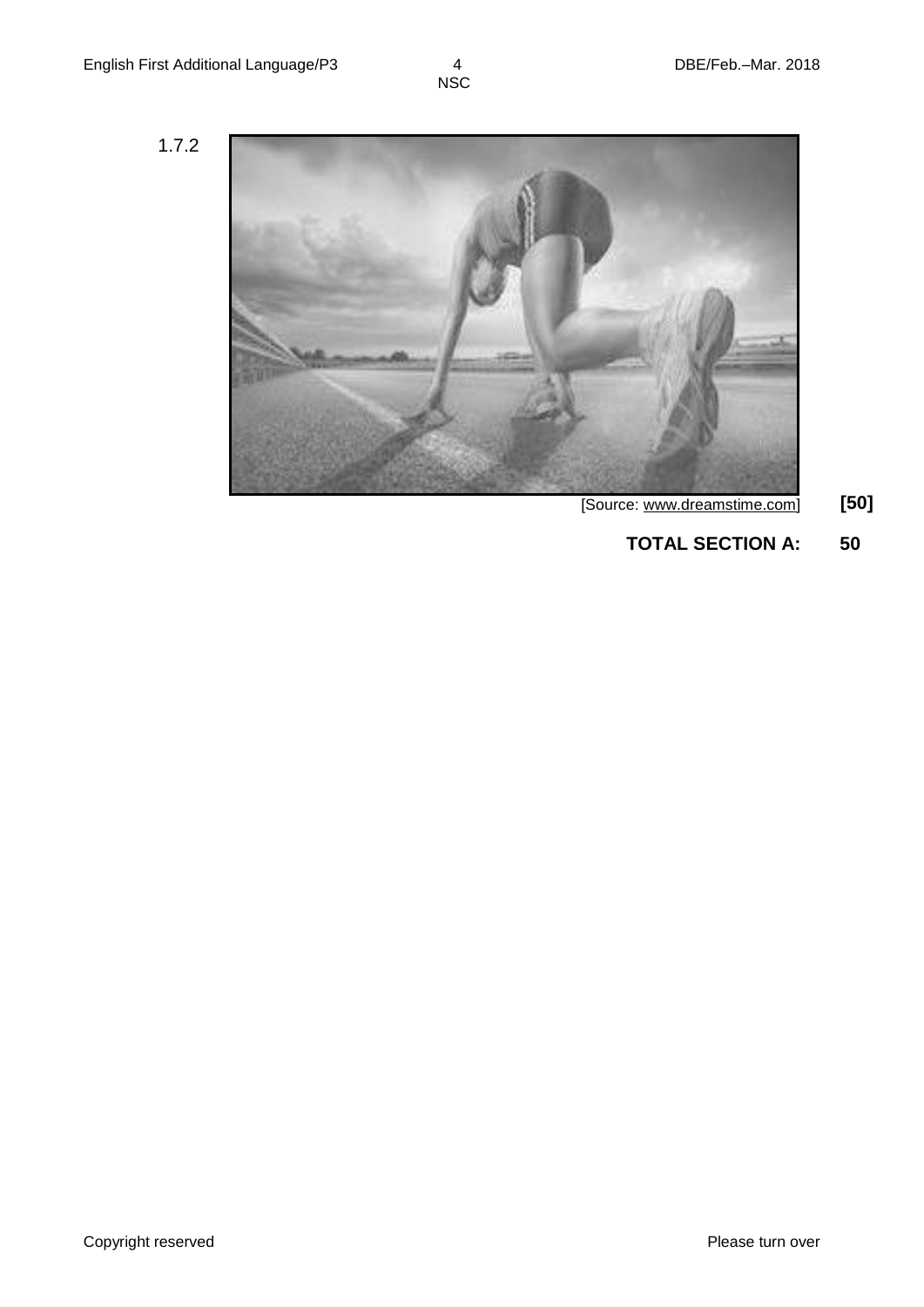**NSC** 

### **SECTION B: LONGER TRANSACTIONAL TEXT**

#### **QUESTION 2**

- Respond to ONE of the following transactional writing texts.
- The body of your response should be between 120 and 150 words in length. Write down the NUMBER and the HEADING of the text you have chosen, for example 2.1 FRIENDLY LETTER.
- Pay particular attention to format, language and register.
- Spend approximately 40 minutes on this section.

#### 2.1 **FRIENDLY LETTER**

Your friend has won a gold medal at a provincial sports tournament. Write a letter to congratulate him/her on the achievement. **[30]**

#### 2.2 **LETTER OF APPLICATION**

A production company is filming a new television series in your area. The company has placed an advertisement for the position of a general assistant in the local newspaper.

Write a letter of application to the production manager applying for this position. **[30]**

#### 2.3 **INFORMAL REPORT**

As a volunteer at an orphanage, you organised a project to collect food items for the children. The director of the orphanage has asked you to submit an informal report at the end of this project.

Write out the report. **[30]**

#### 2.4 **INTERVIEW**

Your grandmother is very ill and requires home-based care. She has asked you to conduct an interview with a private nurse for the position of a caregiver.

Write out the interview that takes place between you and the private nurse.

**NOTE:** Use the dialogue format. **[30]**

#### **TOTAL SECTION B: 30**

Copyright reserved **Please turn over the Copyright reserved** Please turn over